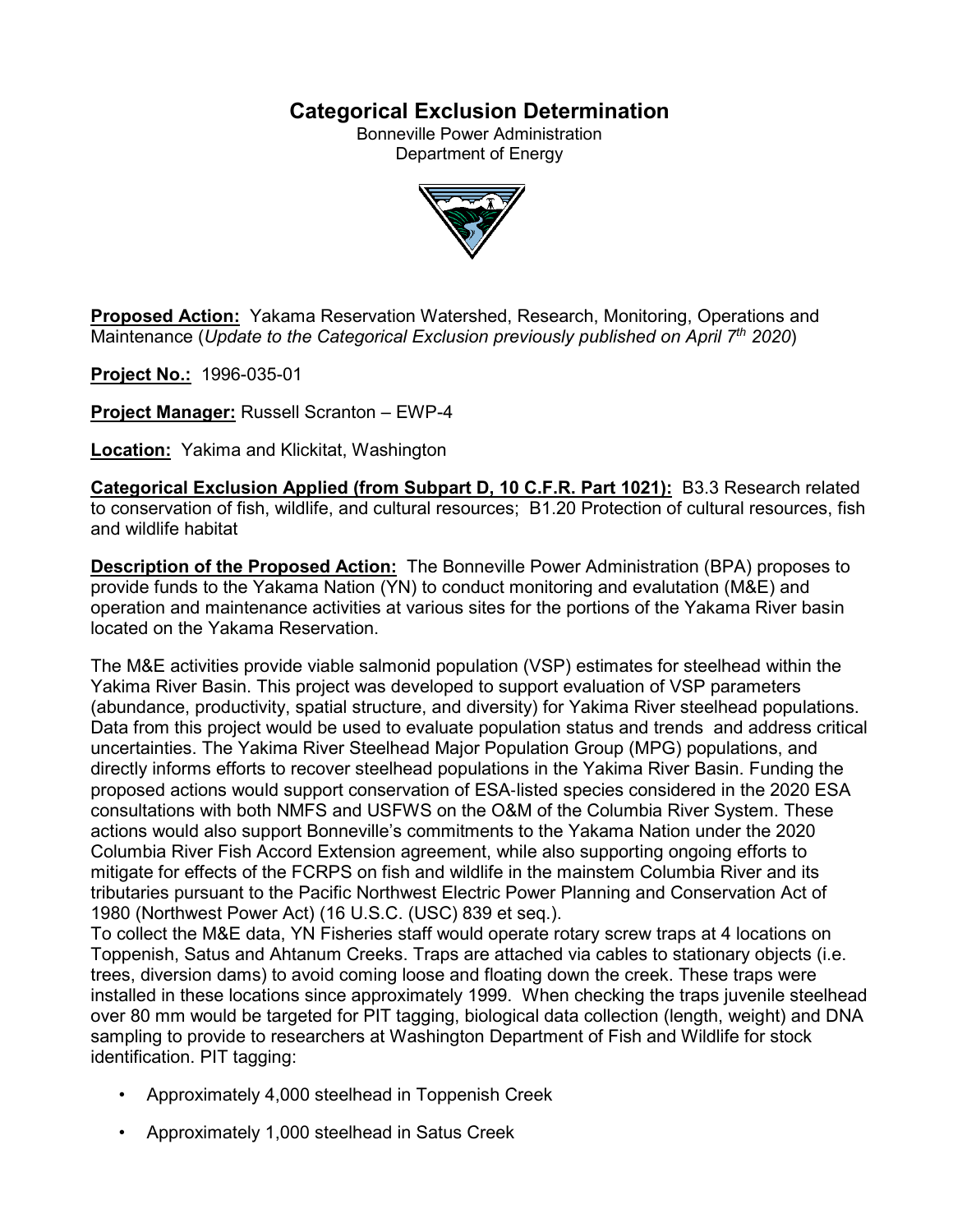• Approximately 200 steelhead in Ahtanum Creek

YN staff would conduct walking steelhead redd count surveys on Toppenish, Satus and Ahtanum creeks. The redd count surveys would consist of three passes by surveyors travelling by foot of 192 miles of suitable steelhead spawning habitat on all three creeks between March and June. At each redd location a gps point would be collected to examine the spatial distribution of steelhead spawning habitat. YN staff would collect water temperature data via Hobo temperature dataloggers at 40 sites annually between March and October. These site are either used for longterm monitoring or to monitor the effects of specific restoration projects and management actions on in-stream water temperatures. YN staff would collect manual discharge measurements at 37 sites in Ahtanum, Toppenish and Satus creeks. Most of these sites are permanent and measured weekly through the year providing valuable information to assess restoration projects that aim to improve stream function.

YN staff would be conducting the ongoing operation and maintenance activites at existing water monitoring stations, wells, and restoration sites on portions of the Yakama Reservation. No new ground disturbance would occur for these activities. Operation and maintance activities would include:

- Collect wading discharge measurements in specific locations to support the operation of diversions and instream flow. Stream flow measurements or staff gage measurements are used to operate diversions in accordance to the Wapato Irrigation Project (WIP). The purpose of this work is to assure that the YN's minimum instream flow criteria is met throughout the irrigation season.
- Maintaining approximately 30 solar powered stock wells, activities would include checking if solar panels are functional and clean, if not functioning minor parts would be replaced.
- Maintaining approximately 158 miles of range unit fences and 18 miles of riparian fences including checking for damage by cattle, humans, or weather, restringing or replacing wire in damaged areas, and resecuring t-posts that have become loose from damage.
- Maintaining pre-existing vegetation from previous restoration projects through physical and mechanical methods, including manually pulling weeds or mechanically cutting with a weed whacker. No herbicides would be used for this maintenance.

**Findings:** In accordance with Section 1021.410(b) of the Department of Energy's (DOE) National Environmental Policy Act (NEPA) Regulations (57 FR 15144, Apr. 24, 1992, as amended at 61 FR 36221-36243, Jul. 9, 1996; 61 FR 64608, Dec. 6, 1996, 76 FR 63764, Nov. 14, 2011), BPA has determined that the proposed action:

- 1) fits within a class of actions listed in Appendix B of 10 CFR 1021, Subpart D (see attached Environmental Checklist);
- 2) does not present any extraordinary circumstances that may affect the significance of the environmental effects of the proposal; and
- 3) has not been segmented to meet the definition of a categorical exclusion.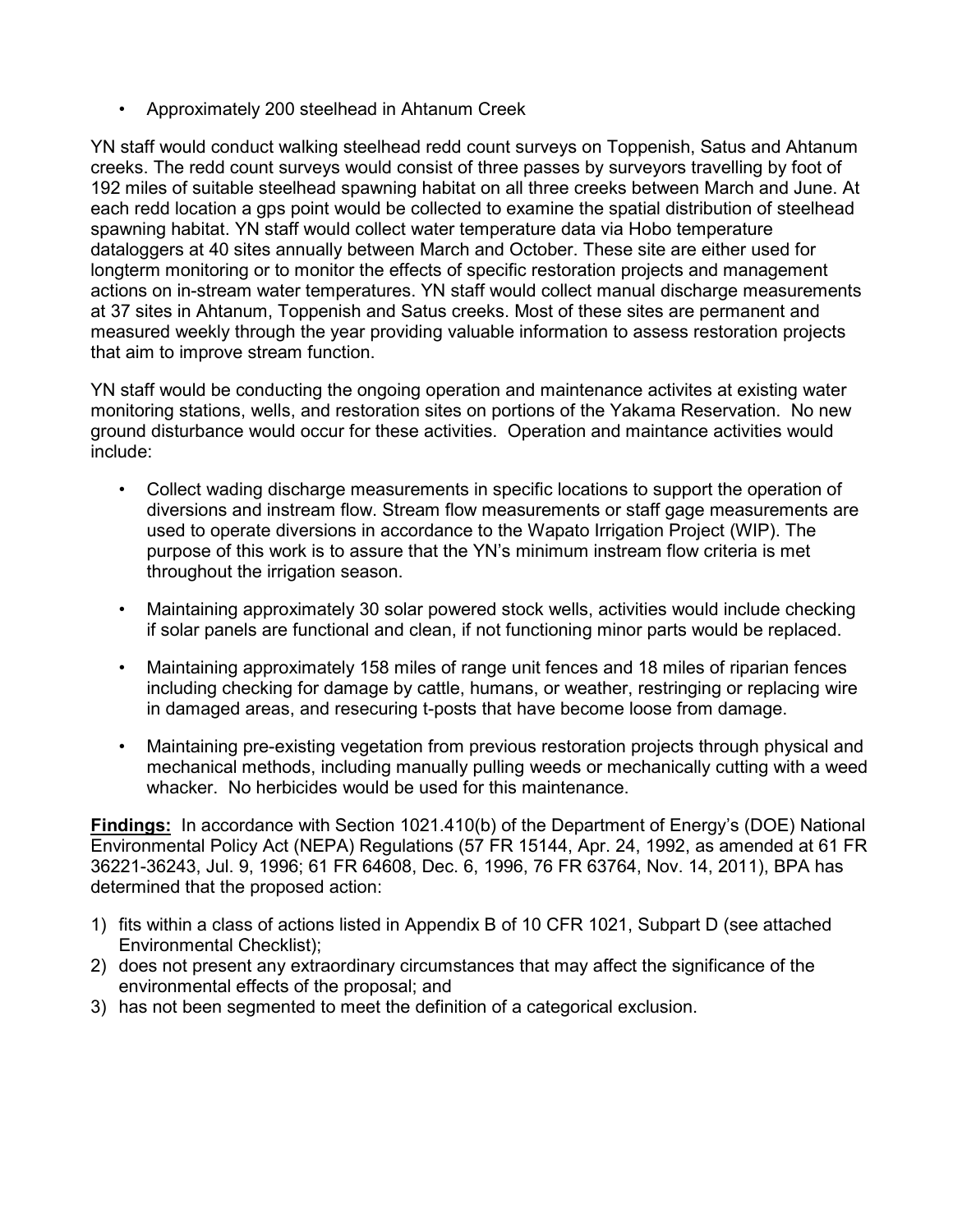Based on these determinations, BPA finds that the proposed action is categorically excluded from further NEPA review.

*/s/ Catherine Clark* Catherine Clark Contract Environmental Protection Specialist Motus Recruiting and Staffing, Inc.

Reviewed by:

*/s/ Chad Hamel* Chad Hamel

Supervisory Environmental Protection Specialist

Concur:

*/s/ Katey C. Grange May 18, 2022* Katey C. Grange NEPA Compliance Officer

Attachment(s): Environmental Checklist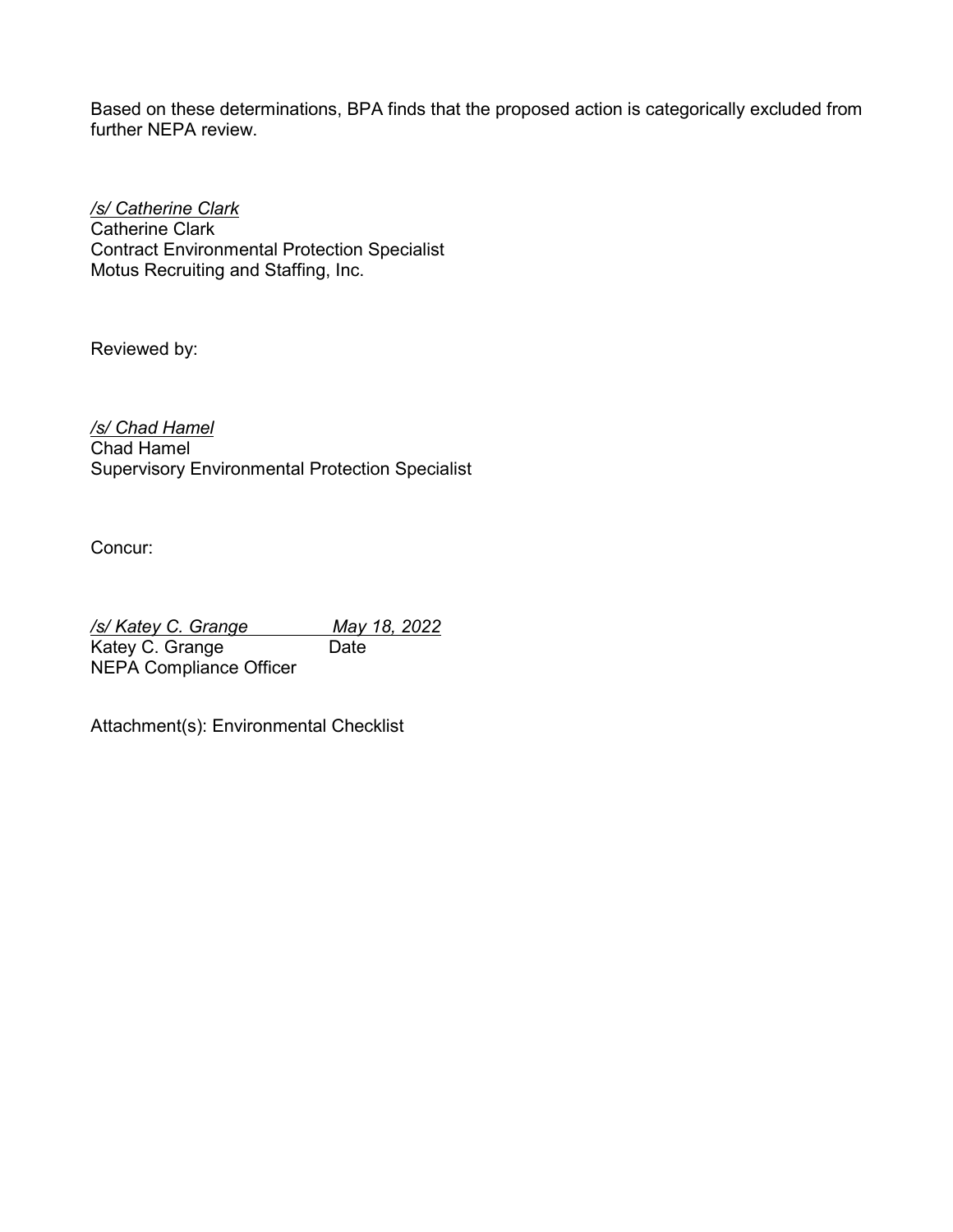# **Categorical Exclusion Environmental Checklist**

This checklist documents environmental considerations for the proposed project and explains why the project would not have the potential to cause significant impacts on environmentally sensitive resources and would meet other integral elements of the applied categorical exclusion.

# **Proposed Action:** Yakama Reservation Watershed, Research, Monitoring, Operations and **Maintenance**

# **Project Site Description**

Steelhead are captured and PIT-tagged at screw tap locations with in Satus Creek, Ahtanum Creek and Toppenish Creek in Yakima County, Washington. Satus Creek screw trap is located less than 1 mile south of Granger, Washington. Ahtanum Creek screw trap is located approximately 3 miles south of Yakima, Washington. Toppenish Creek has two screw traps, the upper trap is located approximately 7.5 miles southwest of Toppenish, Washington and the lower trap is located approximately 7.3 miles southeast of Toppenish, Washington.

Redd count surveys are conducted in Satus, Ahtanum, and Toppenish watersheds within steelhead spawning habitats. Satus watershed is approximately 25 mile southwest of Toppenish, Washington and 19 miles south of White Swan, Washington. Ahtanum watershed is approximately 12 miles southwest of Yakima, Washington. Toppenish watershed is approximately 2.5 miles northeast of White Swan, Washington.

Hobo temperature dataloggers would be located throughout the Yakama Reservation on waterbodies within Klickitat, Washington and Yakima, Washington. Solar powered stock wells and livestock and riparian fencing would be maintained in a variety of agricultural landuses and would be located within 10 miles of White Swan, Washington.

# **Evaluation of Potential Impacts to Environmental Resources**

## **1. Historic and Cultural Resources**

Potential for Significance: No

Explanation: All activites are ongoing operations and maintenance activites. Including the operation of rotary screw traps that have been anchored to existing structures for over 10 years; thus, BPA determined that there would be no potential to affect historic or cultural properties.

## **2. Geology and Soils**

Potential for Significance: No

Explanation: Ground disturbance would be minimal and limited to minor sedimentation when walking in rivers or streams or maintaining vegetation or fencing. Therefore, there would be little to no impact to geology and soils.

## **3. Plants (including Federal/state special-status species and habitats)**

Potential for Significance: No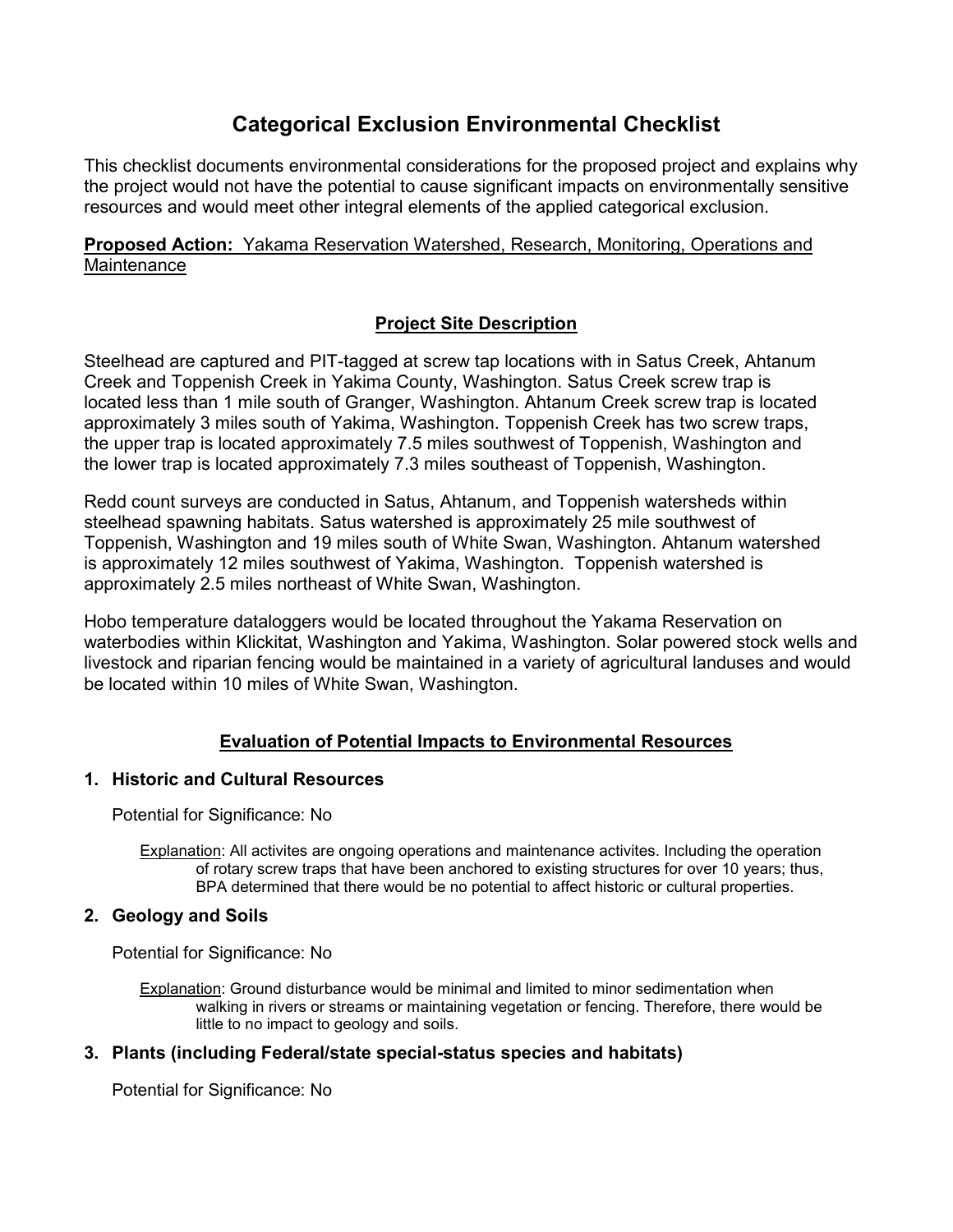Explanation: The vegetation maintainence would remove or disturb non-native vegetation to help the survival of native plantings post-restoration projects. Therefore, the native plants, including federal/state special status species, would not be substantially affected by the project activities.

### **4. Wildlife (including Federal/state special-status species and habitats)**

Potential for Significance: No

Explanation: The proposed actions would have minor, temporary effect on wildlife due to minimally increased noise (above ambient level) and visual disturbance. There would be no new construction of fencing for maintenance activities. Therefore, negligible effects on wildlife, including including federal/state special status species, are anticipated.

#### **5. Water Bodies, Floodplains, and Fish (including Federal/state special-status species, ESUs, and habitats)**

Potential for Significance: No

Explanation: Effects of the M&E on the Middle Columbia River steelhead DPS are covered under the Yakmia River Spring Chinook Salmon, Summer/Fall Chinook Salmon, and Coho Salmon Hatchery Programs Biological Opinion dated November 25, 2013 (NWR-2011- 0609), which expires July 15, 2023. Effects to bull trout are covered by a US Fish and Wildlife Service Section 10 permit (TE-05166B-0). Despite short-term adverse impacts from monitoring, the overall impacts would be beneficial to the ESA-listed species. Operation and Maintenance activities would not occur in waterbodies and would have no effect to fish or waterbodies.

Activities are not anticipated to have any effect to floodplans or waterbodies within the Yakima River Basin, as no ground disturbance or channel modifications are proposed. Temporary, localized sediment/substrate disturbance may be caused by walking through streams during the screw trap operations or redd surveys, but this effect is not anticipated to be significant.

#### **6. Wetlands**

Potential for Significance: No

Explanation: The project activities would not disturb wetlands. Therefore, no effect on wetlands.

#### **7. Groundwater and Aquifers**

Potential for Significance: No

Explanation: The project activities would not result in an increase in groundwater use. The work would not change the hydrological regime and therefore, would not effect groundwater recharge.

#### **8. Land Use and Specially-Designated Areas**

Potential for Significance: No

Explanation: Land use would not change as a result of the proposed project activities.

#### **9. Visual Quality**

Potential for Significance: No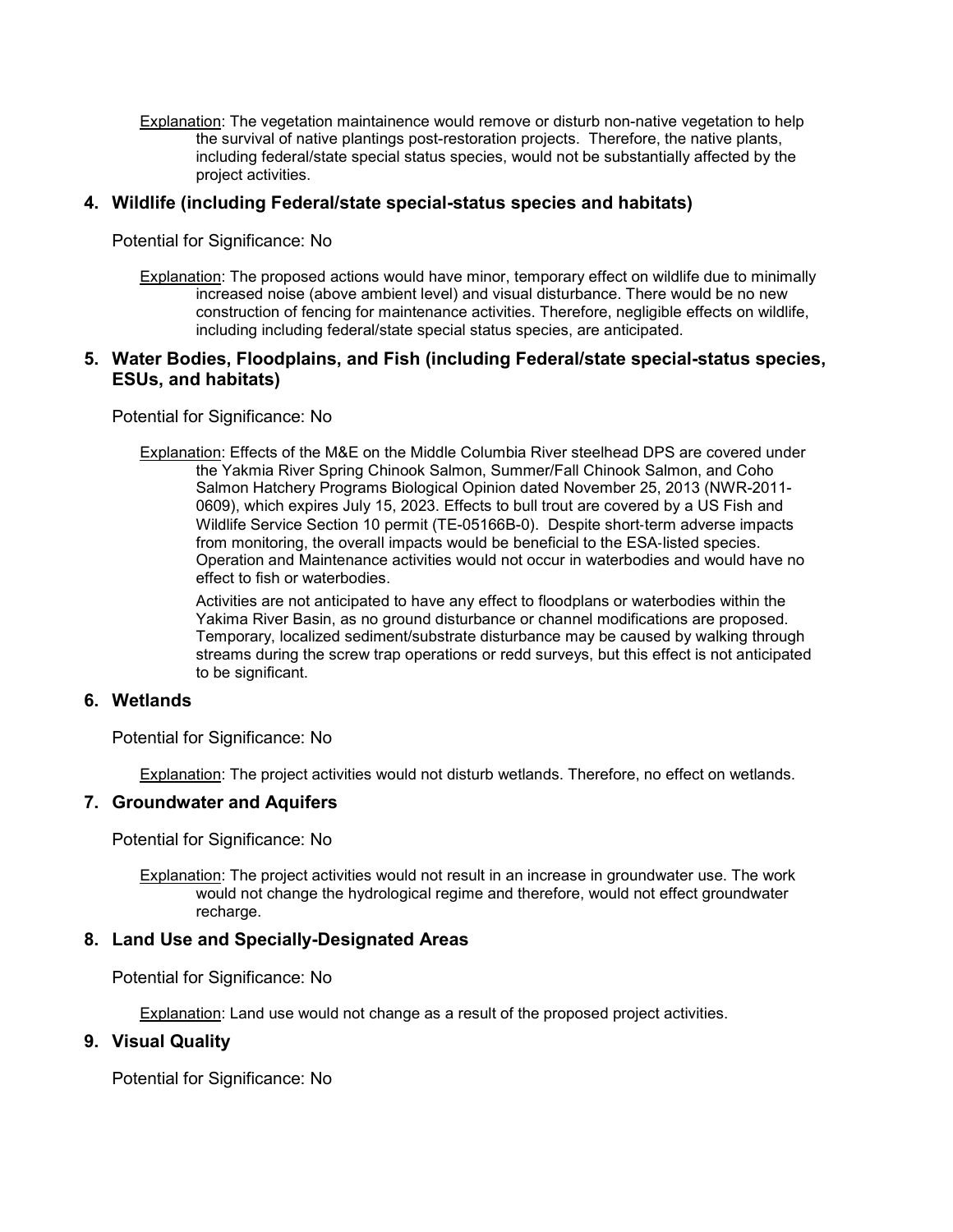Explanation: Minor, temporary changes to visual quality could occur in the immediate project areas due to screw trap operations and maintenance activities that include stock wells, fencing, and vegetation.

### **10. Air Quality**

Potential for Significance: No

Explanation: Minor, temporary changes to air quality could occur due to dust and vehicle emissions generated during the work.

#### **11. Noise**

Potential for Significance: No

Explanation: Minor and temporary intermittent noise would occur during implementation.

#### **12. Human Health and Safety**

Potential for Significance: No

Explanation: The proposed activities are not likely to mobilize previously undisturbed soils. Therefore, the action would not uncover contaminated earth, mobilize fuel or chemical leaks, or disturb underground storage tanks.

## **Evaluation of Other Integral Elements**

The proposed project would also meet conditions that are integral elements of the categorical exclusion. The project would not:

**Threaten a violation of applicable statutory, regulatory, or permit requirements for environment, safety, and health, or similar requirements of DOE or Executive Orders.**

Explanation: N/A

**Require siting and construction or major expansion of waste storage, disposal, recovery, or treatment facilities (including incinerators) that are not otherwise categorically excluded.**

Explanation: N/A

**Disturb hazardous substances, pollutants, contaminants, or CERCLA excluded petroleum and natural gas products that preexist in the environment such that there would be uncontrolled or unpermitted releases.**

Explanation: N/A

**Involve genetically engineered organisms, synthetic biology, governmentally designated noxious weeds, or invasive species, unless the proposed activity would be contained or confined in a manner designed and operated to prevent unauthorized release into the environment and conducted in accordance with**